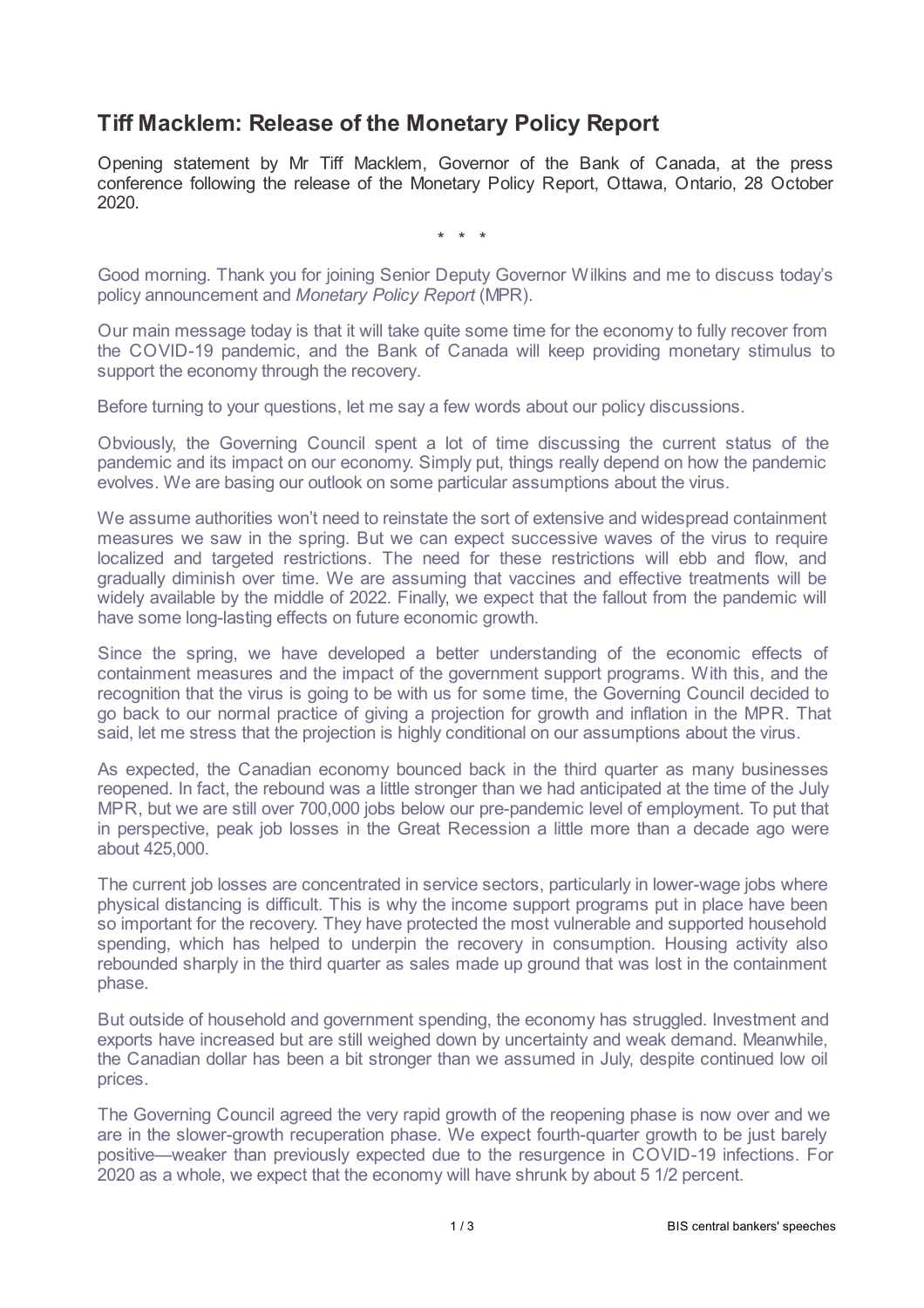Looking out to 2021 and 2022, we are projecting annual growth to average almost 4 percent, with household spending leading the way. But we expect this growth to be uneven across sectors and choppy over time. Some parts of the economy will simply be unable to completely reopen until a vaccine is widely available, so sectors will recover at very different speeds. Moreover, as infection rates fluctuate, economic activity will continue to be affected by containment measures as well as consumer and business caution. We expect business investment to remain weak as uncertainty persists and exports to grow only slowly. When we add it up, the Governing Council projects that the economy will still be operating below its potential into 2023.

Let's now turn to inflation—our mandated goal. The most recent CPI inflation data came in at 0.5 percent, and it's expected to stay below our 1 to 3 percent target range until early next year. After that, it is projected to rise gradually, but stay below 2 percent throughout the projection horizon.

The Governing Council also spent a fair bit of time discussing longer-term issues. We know the pandemic is reducing investment and is likely to cause long-lasting damage to some people's job prospects. These forces will reduce Canada's economic potential. We have substantially marked down our estimate for Canada's potential growth to about 1 percent a year through 2023.

I explained earlier how our outlook is highly conditional on assumptions about the virus. Beyond these, it is also subject to several important risks. For example, it's possible that consumption could be stronger than expected if households quickly reverse the buildup in savings they have accumulated since the start of the pandemic. In contrast, an economic setback could lead to a sharp tightening of financial conditions, further slowing both growth and inflation.

The Governing Council sees the risks around the projection to be roughly balanced. But it's important to remember that we are operating at the effective lower bound for our policy interest rate and inflation is well below target. So, we are particularly focused on the downside risks to our projection.

Given the outlook, the Governing Council agreed that extraordinary monetary policy support will continue to be needed. Accordingly, we will continue to hold the policy interest rate at the effective lower bound until economic slack is absorbed so that the 2 percent inflation target is sustainably achieved. In our current projection, this takes us into 2023.

We are providing exceptional forward guidance combined with a full economic projection to provide as much clarity as we can to Canadians in an environment of considerable uncertainty.

Our forward guidance is being reinforced and supplemented by our quantitative easing (QE) program. We are recalibrating our program of government bond purchases, and I want to take a moment to explain what we are doing and why.

At the outset of the pandemic, our bond purchases were focused on restoring orderly market conditions, and we concentrated on buying bonds with shorter maturities where issuance was strongest. Now that markets are functioning well and the yields on shorter maturity bonds are well anchored by our forward guidance, we can concentrate more of our bond purchases at longer maturities. Shifting our purchases to longer-maturity bonds increases the amount of monetary stimulus provided per dollar purchased. That's because it focuses more directly on the borrowing rates that are most relevant for households and businesses.

Given the expected impact from buying more longer-term bonds, the Governing Council judges that, as we gradually reduce our total weekly bond purchases from at least \$5 billion to a minimum of \$4 billion, our QE program will continue to provide at least as much stimulus as before. This recalibration of the program will increase its effectiveness.

The QE program will continue until the recovery is well underway. We are committed to providing the monetary policy stimulus needed to support the recovery and achieve the inflation objective.